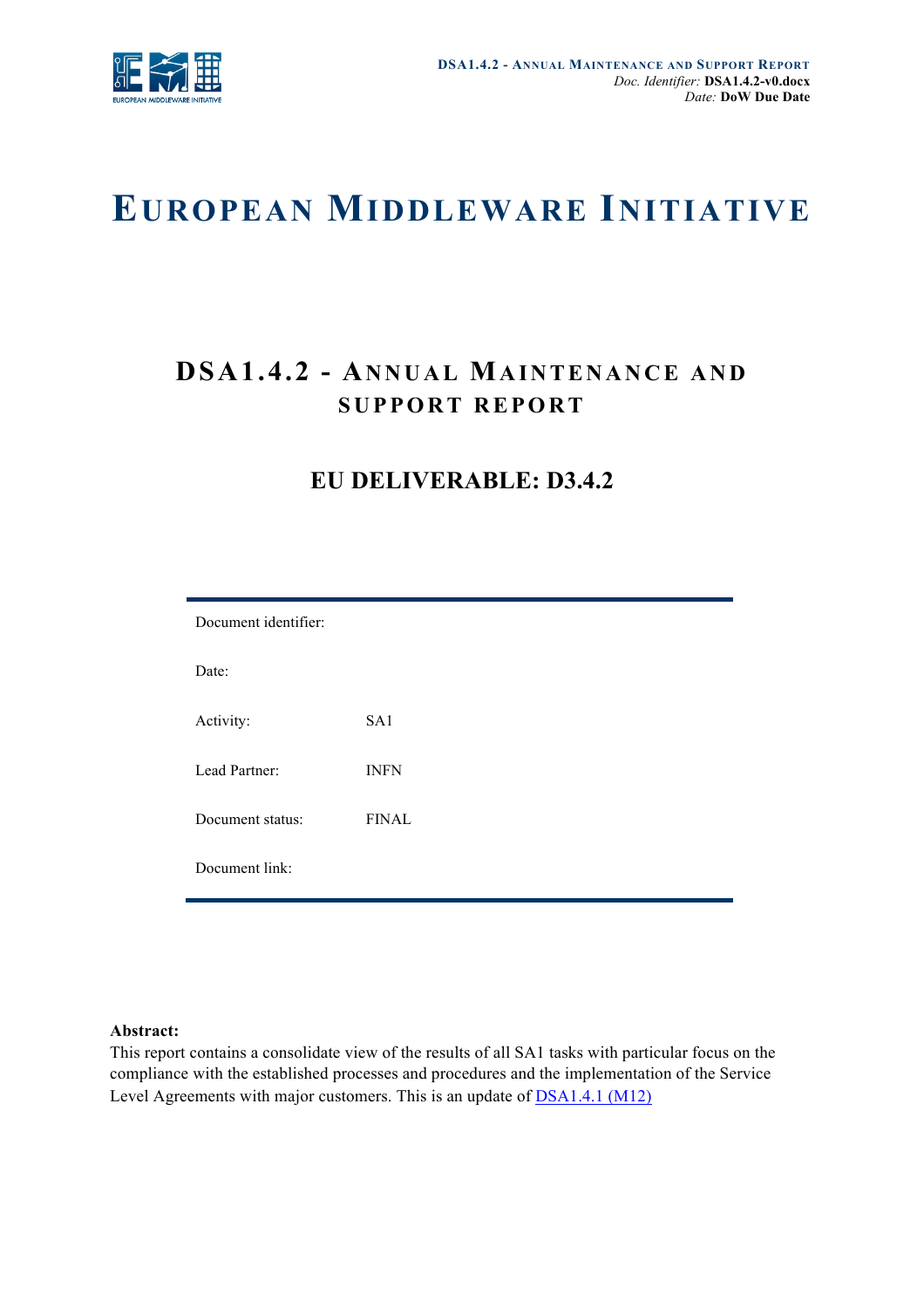

#### **I. DELIVERY SLIP**

|             | Name            | Partner/Activity | Date       |
|-------------|-----------------|------------------|------------|
| From        | Andrea Ceccanti |                  | 01/05/2012 |
| Reviewed by |                 |                  |            |
| Approved by | PEB             | -                |            |

#### **II. DOCUMENT LOG**

| Issue | Date       | Comment                                  | Author/Partner |
|-------|------------|------------------------------------------|----------------|
|       |            | $mm/dd/vyyy$   ToC for review.           |                |
|       | mm/dd/vyyy |                                          |                |
|       |            | $mm/dd/vyyy$   v1.0 PEB approved version | PEB            |

## **III. DOCUMENT CHANGE RECORD**

| 00110<br>sue | Item | Reason for Change |
|--------------|------|-------------------|
|              |      |                   |
|              |      |                   |

# **IV. DOCUMENT AMENDMENT PROCEDURE**

This document can be amended by the authors further to any feedback from other teams or people. Minor changes, such as spelling corrections, content formatting or minor text re-organization not affecting the content and meaning of the document can be applied by the authors without peer review. Other changes must be submitted for peer review and to the EMI PEB for approval.

When the document is modified for any reason, its version number shall be incremented accordingly. The document version number shall follow the standard EMI conventions for document versioning. The document shall be maintained in the CERN CDS repository and be made accessible through the OpenAIRE portal.

#### **V. GLOSSARY**

| Acronym | Long Name |
|---------|-----------|
|         |           |
|         |           |
|         |           |
|         |           |
|         |           |
|         |           |
|         |           |
|         |           |
|         |           |
|         |           |
|         |           |
|         |           |
|         |           |

The complete EMI glossary is available at https://twiki.cern.ch/twiki/bin/view/EMI/EmiGlossary .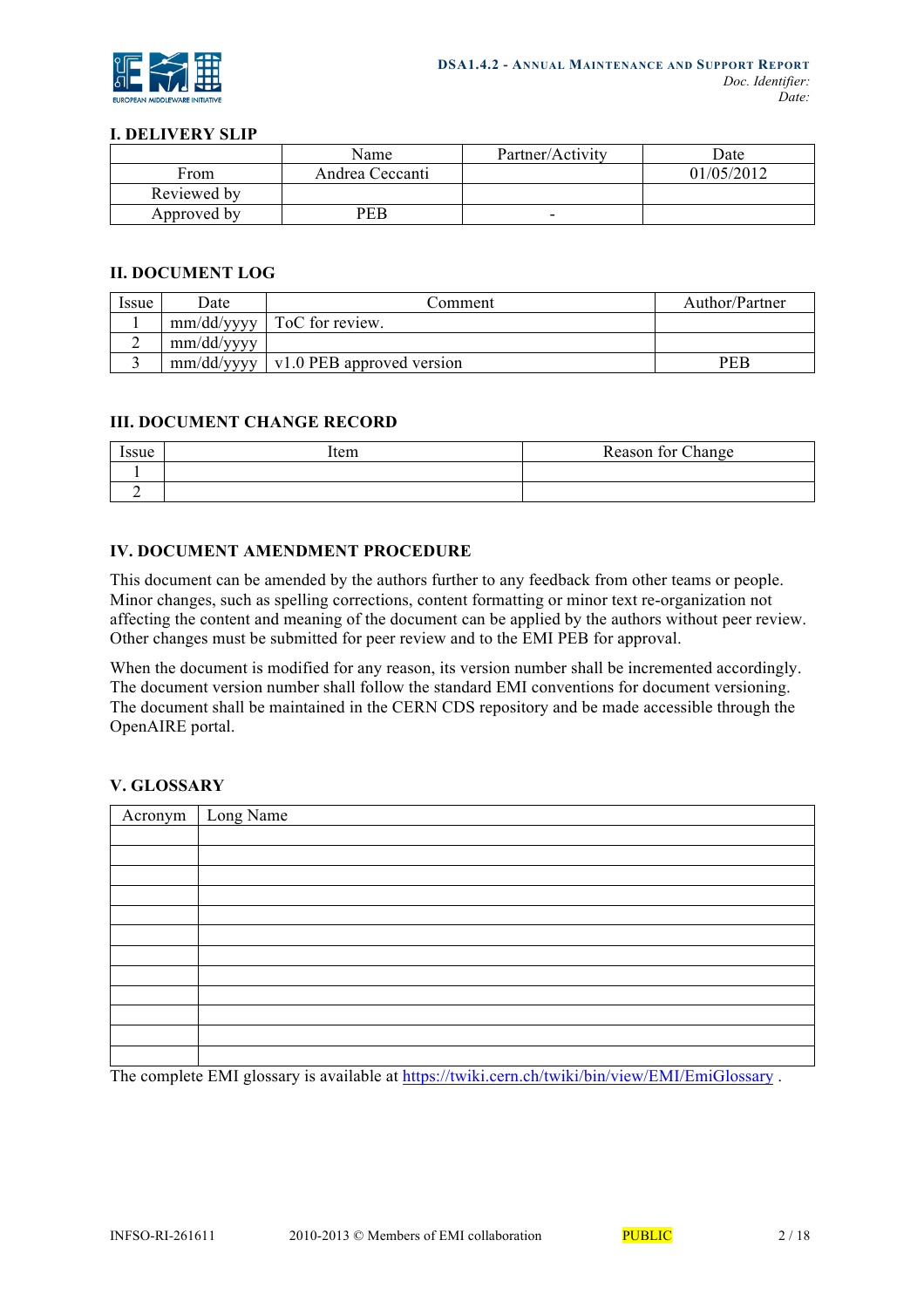

# **VI. COPYRIGHT NOTICE**

Copyright (c) Members of the EMI Collaboration. 2010-2013.

See http://www.eu-emi.eu/about/Partners/ for details on the copyright holders.

EMI ("European Middleware Initiative") is a project partially funded by the European Commission. For more information on the project, its partners and contributors please see http://www.eu-emi.eu. This document is released under the Open Access license. You are permitted to copy and distribute verbatim copies of this document containing this copyright notice, but modifying this document is not allowed. You are permitted to copy this document in whole or in part into other documents if you attach the following reference to the copied elements: "Copyright (C) 2010-2013. Members of the EMI Collaboration. http://www.eu-emi.eu". The information contained in this document represents the views of EMI as of the date they are published. EMI does not guarantee that any information contained herein is error-free, or up to date. EMI makes no warranties, express, implied, or statutory, by publishing this document.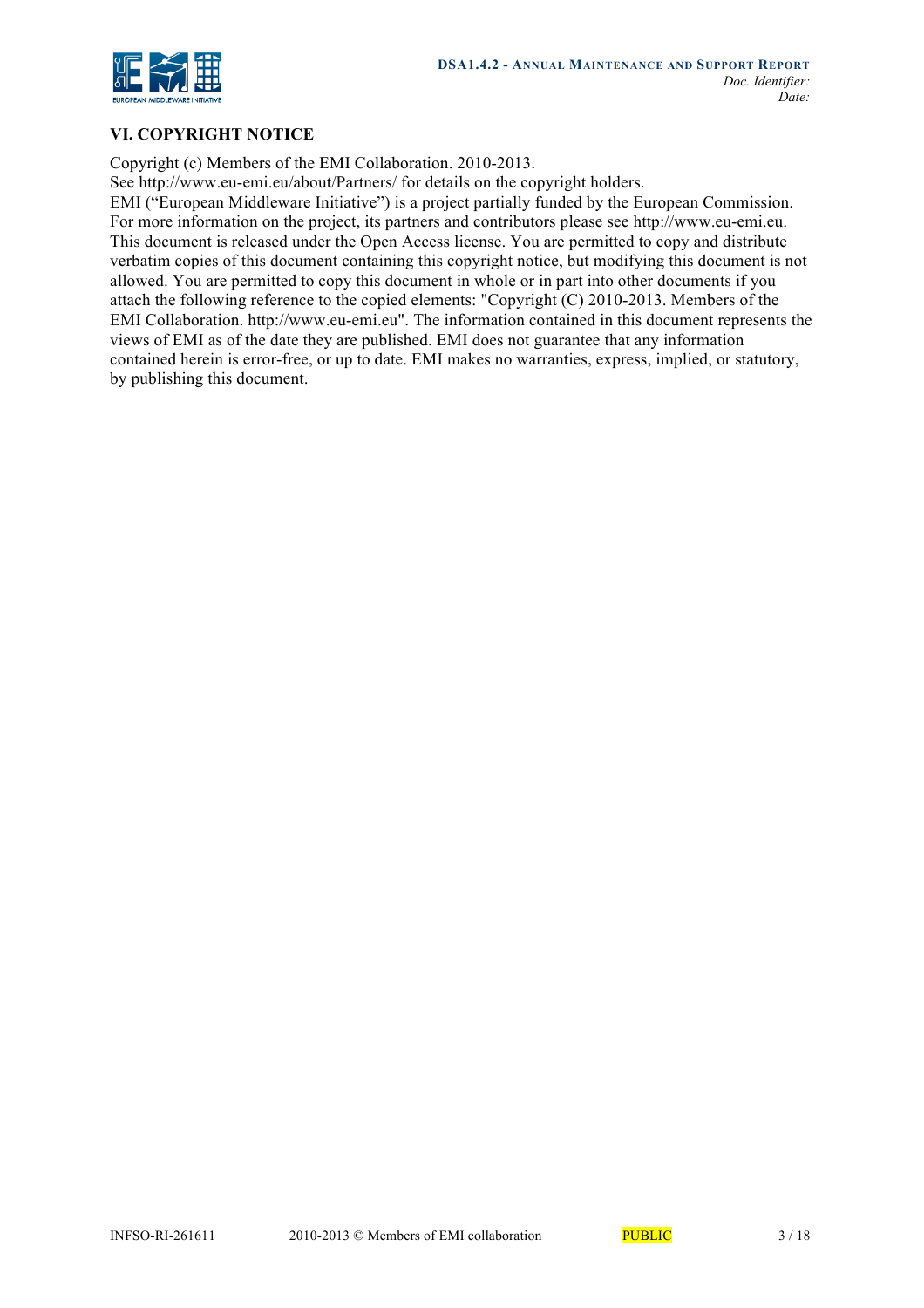

# **TABLE OF CONTENTS**

| 2.             |  |
|----------------|--|
|                |  |
|                |  |
| 3.             |  |
|                |  |
|                |  |
| $\mathbf{4}$ . |  |
|                |  |
|                |  |
| 5.             |  |
| 6.             |  |
|                |  |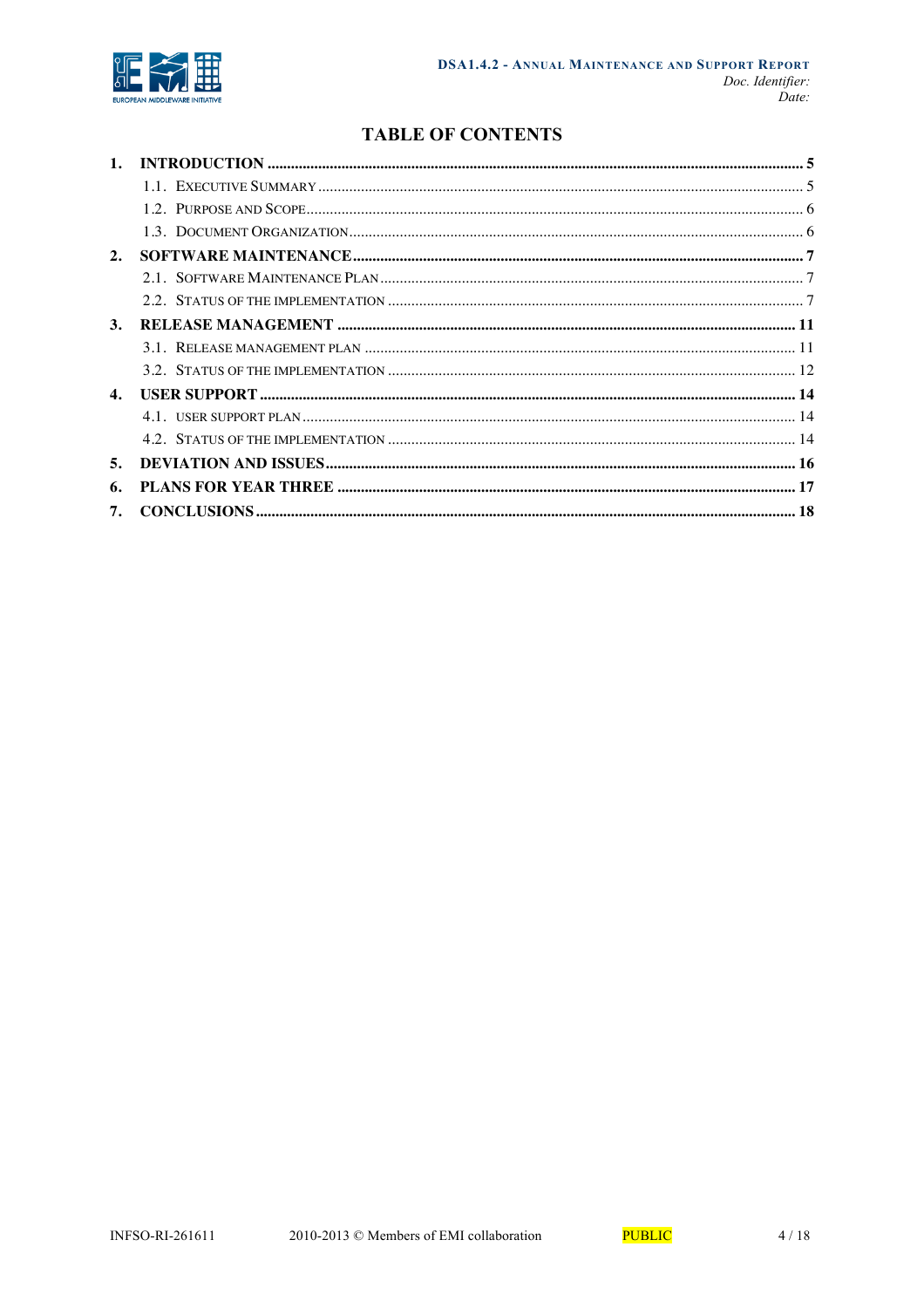

# **1. INTRODUCTION**

# **1.1. EXECUTIVE SUMMARY**

This document presents the work done during the second year of the project in terms of

- Releasing EMI 1 Kebnekaise updates providing bug fixes and new features as requested by the EMI users, following the processes defined in DSA1.1, DSA1.2 and SQAP
- Coordinating the preparation of the EMI 2 Matterhorn release
- Maintaining the pre-EMI software developed by ARC, gLite, dCache and UNICORE and installed in production environment
- Supporting the users, either system administrators or members of scientific communities, using software developed in the EMI context

All the above activities followed plans prepared early in the project and described in two deliverables (DSA1.1 Software Maintenance and Support Plan and DSA1.2 Software Release Plan). DSA1.1 has undergone radical changes to better present the maintenance and support processes after the comments and request for resubmission received at the first year EC project review.

The Software Maintenance task is based on the clear mandate to keep the stability of the software deployed in production, introducing only those changes that are necessary to keep the infrastructure running in a way that is adequate for its users.

During the second year the maintenance task focused on addressing Request for Changes (RfC) submitted against the EMI software, either released through the EMI distribution or with former, pre-EMI releases. 1383 RfCs were opened targeting EMI products in the reporting period.

In the same period, 1305 RfCs were closed by the EMI PTs, fixing defects found in the software or introducing minor features as requested by user communities. The current statistics do not include the large number of RfCs that will be closed as result of the EMI2 release, which are not yet available at the time of this writing.

Significant effort was put in porting the complete EMI software portfolio to Scientific Linux 6. The porting was completed in time for the EMI 2 release.

The Debian 6 porting activity was also started but wasn't completed for all products in time for the EMI 2 Matterhorn release. The main reasons for this are the lack of expertise of most PTs with this platform and the lack of prioritization of this activity when compared to other development, maintenance and support activities. The late integration of Debian 6 support in the ETICS build system, a task that showed to be more complex than anticipated, concurred in delaying the Debian 6 porting activity.

The Release Management task focused on two main parallel activities: the release of EMI 1 Kebnekaise updates and the coordination of the preparation of the EMI 2 Matterhorn release. 15 EMI 1 Kebnekaise updates were released, providing bug fixes for problems found in production and new features as requested. EMI components have been provisioned to the EGI-UMD, to upstream repositories like EPEL and directly to sites. The adoption of the quality process defined by the SA2 WP has led to a constant improvement in the quality of the releases, as acknowledged by EMI and EGI quality control results. Currently all EMI components are part of the EGI-UMD distribution with the exceptions of AMGA and Oracle-based flavors of VOMS, FTS, DPM and LFC.

In parallel with the updates releases, the Release Management task has coordinated the preparation of the second EMI major release, planned for release at the end of the second year of the project. The release, codenamed Matterhorn, was officially announced on 21st May 2012, completed with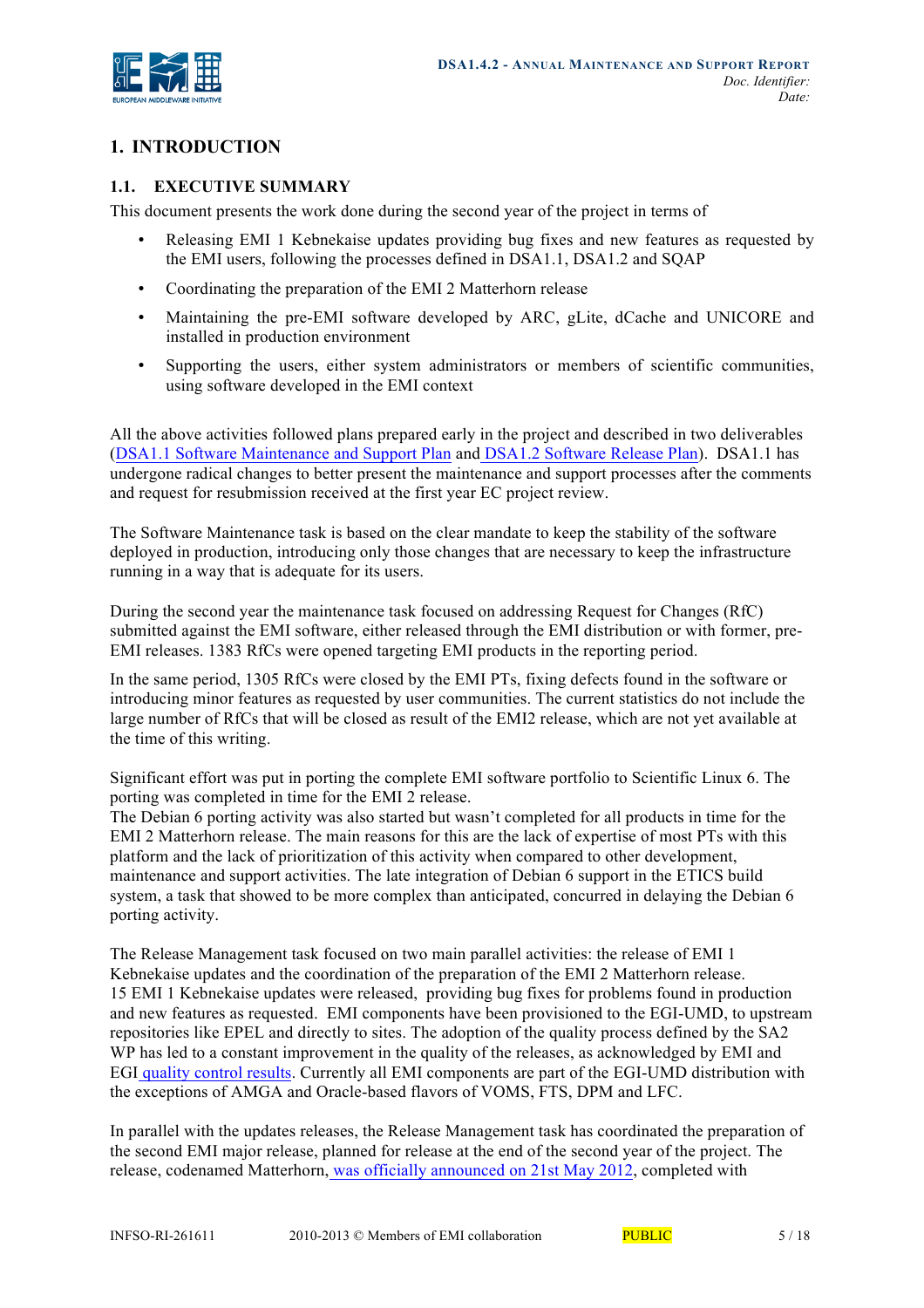repositories of digitally signed packages (binary and source), documentation and release notes.

The release of EMI 2 was the culmination of a year of work started with the Matterhorn release schedule definition at the EMI All Hands Meeting in Lund. Through a process centered around four code freeze and related release candidates it was possible to achieve increasing levels of quality in an iterative fashion and accumulate only a slight delay over the initial foreseen release date while supporting, for the first time, more than one platform.

Support to users was successfully provided during the second year in compliance with the SLA signed with EGI. 626 incidents were opened during this period against EMI Support Units (SUs). In the same period, 586 incidents were closed, with an average solution time of 94 days for less urgent, 70 days for urgent, 63 days for very urgent and 16 days for top priority.

An internal monitoring tool (emi-ggus-mon) was developed to measure the support performance and check compliance with the response times defined in the SLA with EGI. The tool is used to produce a weekly support performance report highlighting SLA compliance and critical tickets. The development of the tool was necessary as GGUS did not provide support for monitoring the SLA, in violation with the agreement signed in the SLA.

A session has been added in the EMT weekly meeting to discuss problematic incidents and coordinate the support activities. This approach has proved to being successful in ensuring compliance with the SLA signed with EGI. As described in the DNA1.2.3 deliverable, no significant violations of the SLA has been observed in year two.

The discussion and collaboration with EGI has been continuous and has lead to agreed improvements in the support procedures. In particular, an agreement was reached at the 10th EGI TCB meeting to comply with an ETA of 45 days for tickets of priority very urgent. The very urgent priority should be used for tickets caused by defects in the software that have significant impact on the production and for which no acceptable workaround is found.

# **1.2. PURPOSE AND SCOPE**

This document reports on the state of implementation, at the end of the second year of the project, of the Software Maintenance and User Support plans as described in DSA1.1 and of the Release Management plan described in DSA1.2.

# **1.3. DOCUMENT ORGANIZATION**

Besides this Introduction, the Executive Summary and the final Conclusions, the document includes the following sections

- Section 2, Software maintenance, which introduces briefly the EMI maintenance process and discuss in detail the work done in year two related to corrective, perfective and adaptive maintenance of EMI software;
- Section 3, Release management, which introduces the EMI release process and describes the main release management activities performed in year two;
- Section 4, User support, which discusses the EMI user support process and the support performance in year two;
- Section 5, Deviation and issues, which analyzes the main problems found in the above activities in year two.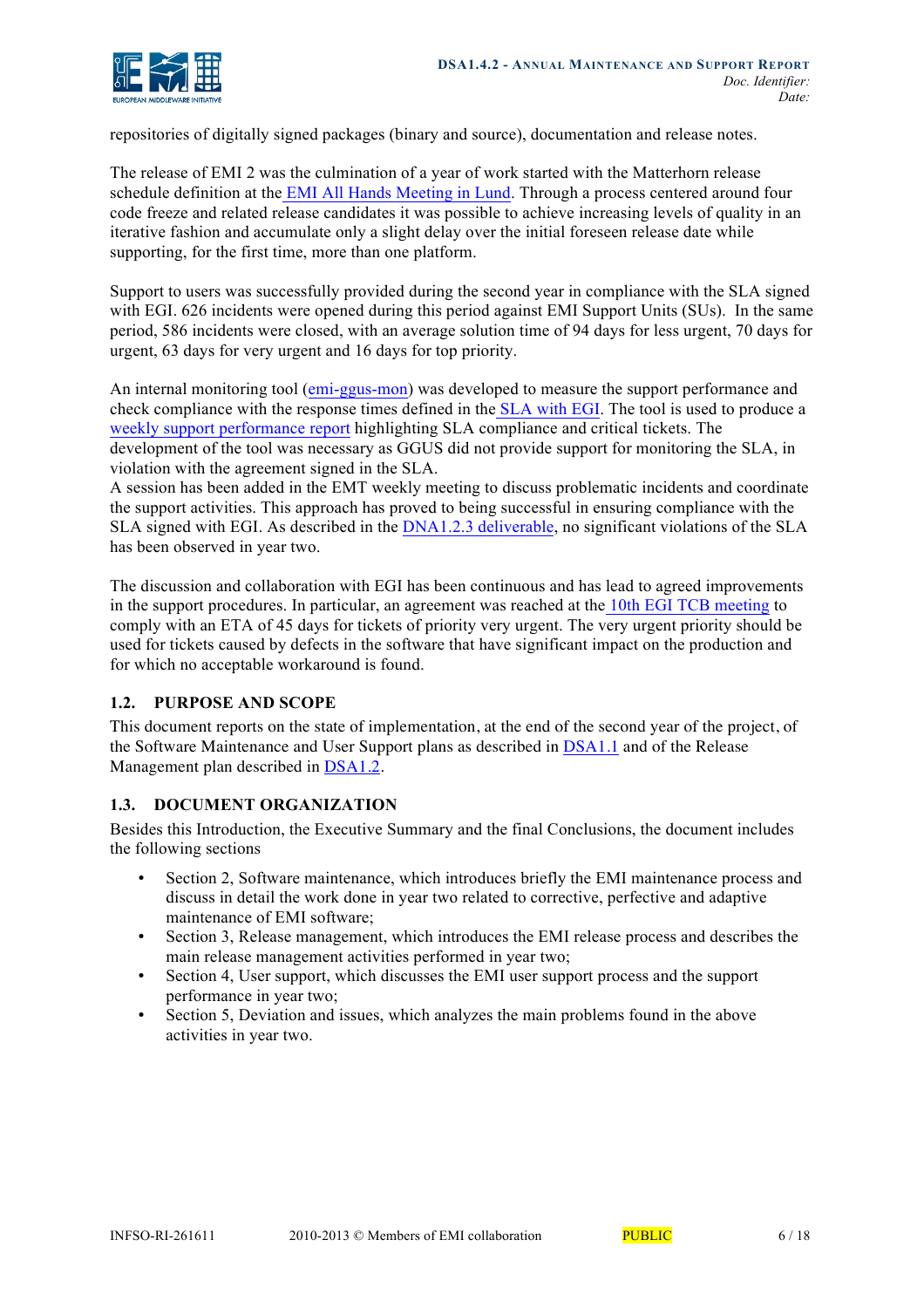

# **2. SOFTWARE MAINTENANCE**

The Software Maintenance task deals with the analysis and correction of software defects found in released components by users and infrastructure technicians. This task includes the definition of the Software Maintenance, Problem Management and Change Management processes and the continuous execution of the related procedures.

# **2.1. SOFTWARE MAINTENANCE PLAN**

The Software Maintenance Plan is described in detail in DSA1.1. The main items of the plan are:

- 1. Stability: with EMI software running in hundreds of sites, the stability of what is in production use is of paramount importance and must be preferred over the introduction of non-urgent changes. No changes can be introduced in production releases without approval.
- 2. Release frequency: a major release of the EMI distribution is foreseen each year, where nonurgent changes can be introduced.
- 3. Backwards-compatibility: within a major release of the EMI distribution backwardscompatibility must be maintained when introducing changes. Backwards incompatibilities can be introduced only with a new major release.
- 4. Supported releases: two EMI major releases are supported at a time.
- 5. Tracking changes: Requests for Change (RfC) need to be tracked with an appropriate tool. The tool used for a specific product is a choice of the corresponding PT, provided it records some types of information that is common to everybody. This information is used to drive the maintenance process and to monitor its performance.
- 6. Priority-driven development: RfCs are eligible of being addressed in a software release already in production (i.e. they are considered corrective or adaptive maintenance) if they score high in terms of priority. Priority is a function of factors such as severity, urgency, impact and cost and can assume four different values, from highest to lowest: immediate, high, medium and low. To each of them is associated a well-defined behaviour. In particular immediate- and high-priority RfCs have to be addressed in the production versions of the affected services, whereas medium- and low-priority RfCs have to be postponed until the next EMI major release comes out.
- 7. Priority decisions: the priority of an RfC is assessed by the PTB.
- 8. Maintenance responsibility: SA1 is responsible to coordinate the corrective and adaptive developments to address defects, potential defects and minor improvements in services in use in production environments.

#### **2.2. STATUS OF THE IMPLEMENTATION**

After the successful and timely release of EMI 1 Kebnekaise, the maintenance activities were extended to EMI released products and implemented according to the EMI process for handling change management, certification and testing.

The maintenance of pre-EMI-1 software products deployed on the various production infrastructures has also been guaranteed. Several updates have been released by all the middleware stacks involved in the project, both to fix defects and to introduce improvements according to the needs of the users.

Statistics collected from the EMI RfC dashboard provided by SA2 show that the maintenance work in year two increased considerably with respect to year one (1305 problems closed in year two vs. 509 in year one).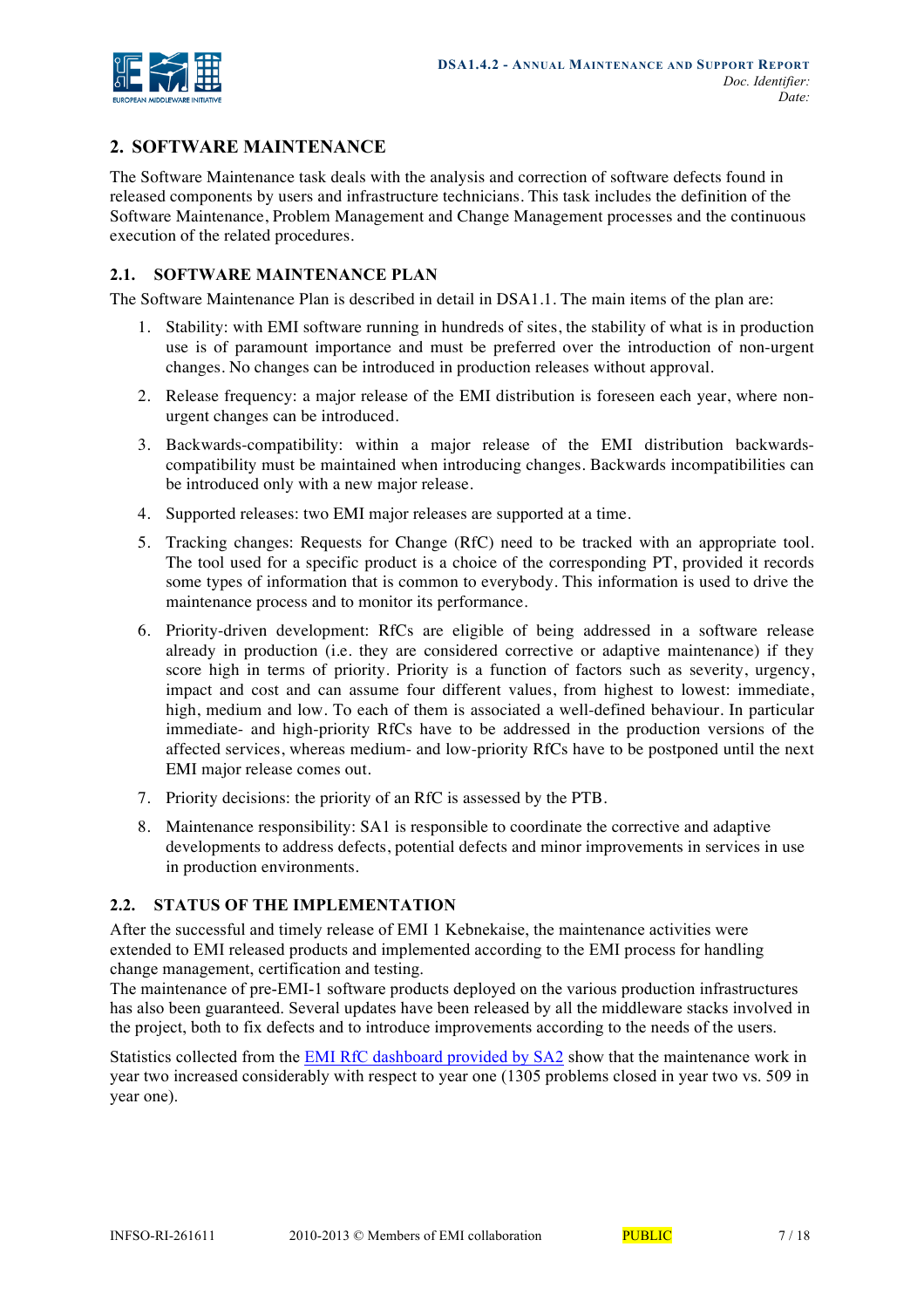

Number of solved problems



In particular, during the second year 1383 RfCs targeted at EMI components have been submitted: 269 low priority, 975 medium priority, 110 high priority and 29 immediate priority. In the same period 1305 RfCs have been closed<sup>1</sup>, 88 low priority, 1017 medium priority, 155 high priority and 45 immediate priority. The average time to solution for the tickets in the second year is 140 days for low priority, 120 days for medium priority, 126 days for high priority and 117 days for immediate priority.



Figure 2 shows that priority does not seem to affect the average time to solution. There are two explanations for this: first, 46% of the RfCs closed in in year were submitted before the EMI maintenance process was in place. At that time priority didn't have the same meaning and each middleware followed its own maintenance process. Second, the adoption of the EMI maintenance process and procedures by the PTs is still ongoing. The mapping between the internal PT tracker priority and the EMI priority is not always consistent with the process rules. For example, statistics show that ARC medium priority RfCs are solved, on average, quicker that immediate priority RfCs.

 $\overline{a}$ 

 $1$  These statistics do not include information about RfCs fixed with the EMI2 release, which are not yet available at the time of this writing.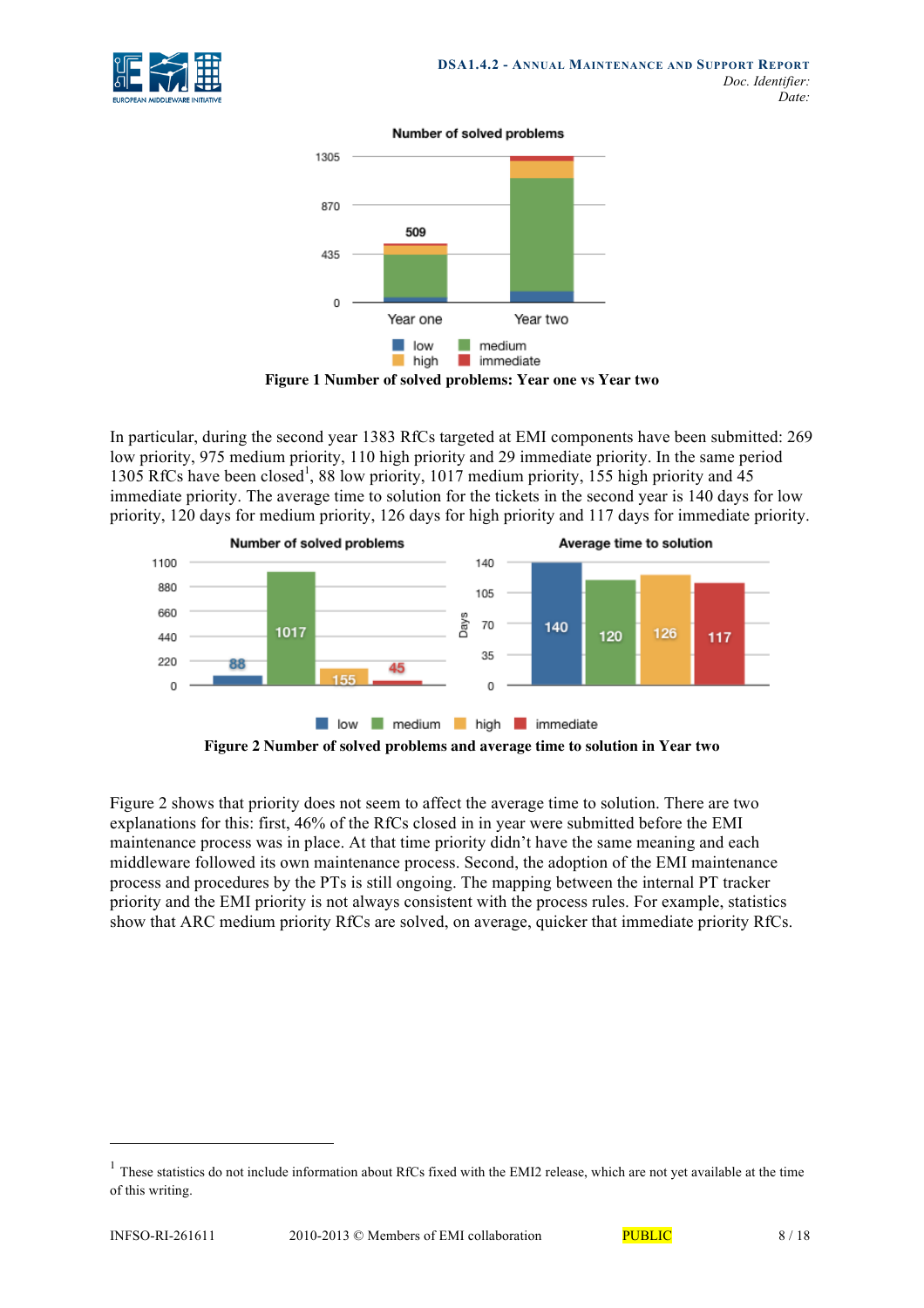





The statistics collected for RfCs submitted after the EMI 1 release show that the EMI maintenance process prioritization starts to influence the average solution time, especially for non-ARC products.



Figure 5 and Figure 6 show the distribution of submitted and closed problems in year two against EMI products per priority.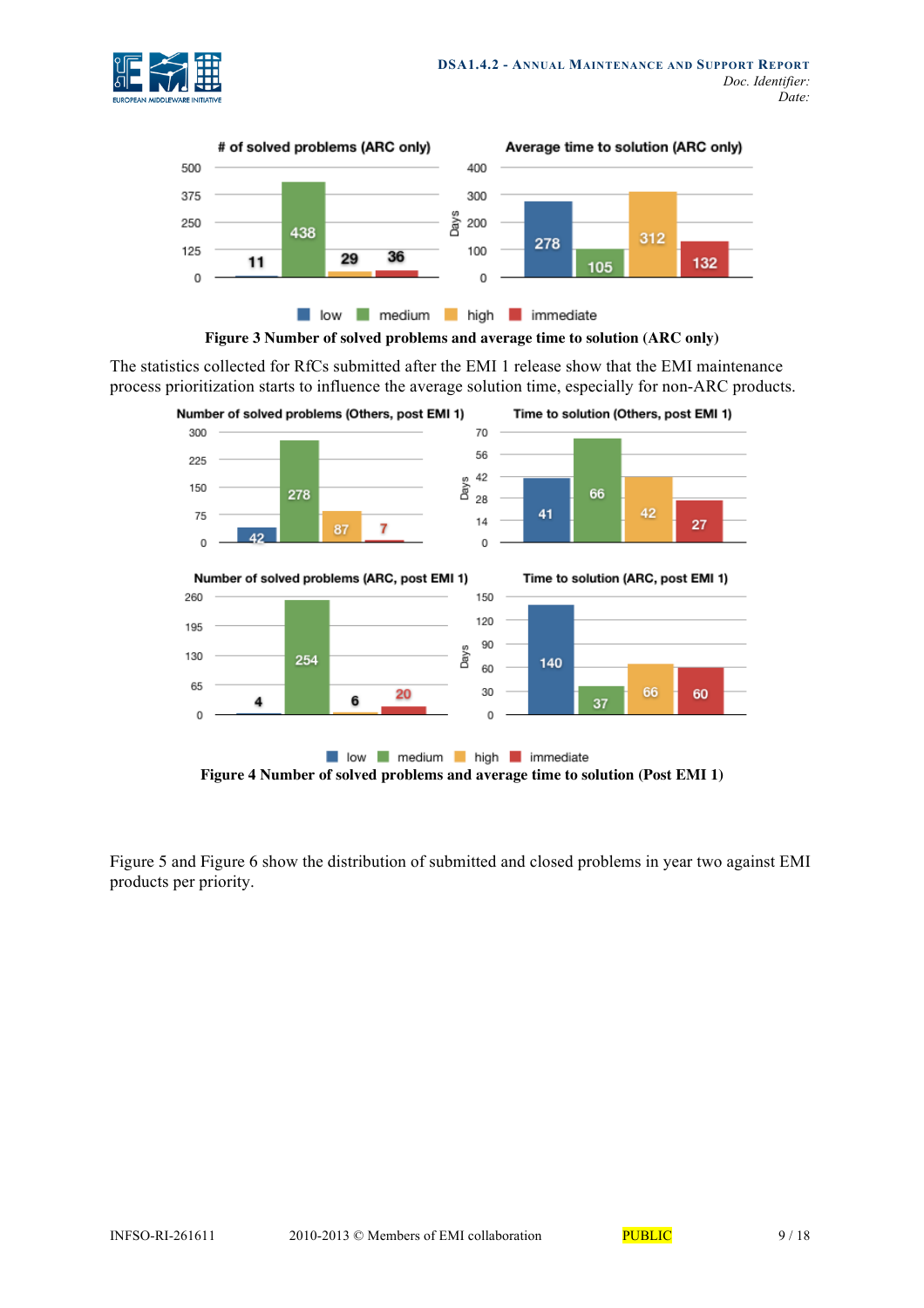







**Figure 6 Number of solved problems in year two per product** 

The results of the maintenance activity was reflected in 15 EMI 1 updates and several pre-EMI update releases. In particular, SA1 coordinated the maintenance and release of security updates for all EMI components in close collaboration with the EGI Software Vulnerability Group. For more details on each individual update contents, please refer to EMI quarterly reports, to the EMI 1 updates page, or to individual pre-EMI middleware release pages (ARC, dCache, gLite, UNICORE)

Besides corrective maintenance, significant effort was put in porting the complete EMI software portfolio to Scientific Linux 6. The porting was completed in time for the EMI 2 release, with a few exceptions (gLite WMS, Hydra). The porting for these components is going to be released via EMI 2 updates.

The Debian 6 porting activity was also started but was completed only for a limited number of products in time for the EMI 2 Matterhorn release (ARC, UNICORE, CANL, Gridsite). The main reasons for this are the lack of expertise of most PTs with this platform and the lack of prioritization of this activity when compared to other development, maintenance and support activities. The late integration of Debian 6 support in the ETICS build system, a task that showed to be more complex than anticipated, concurred in delaying the Debian 6 porting activity.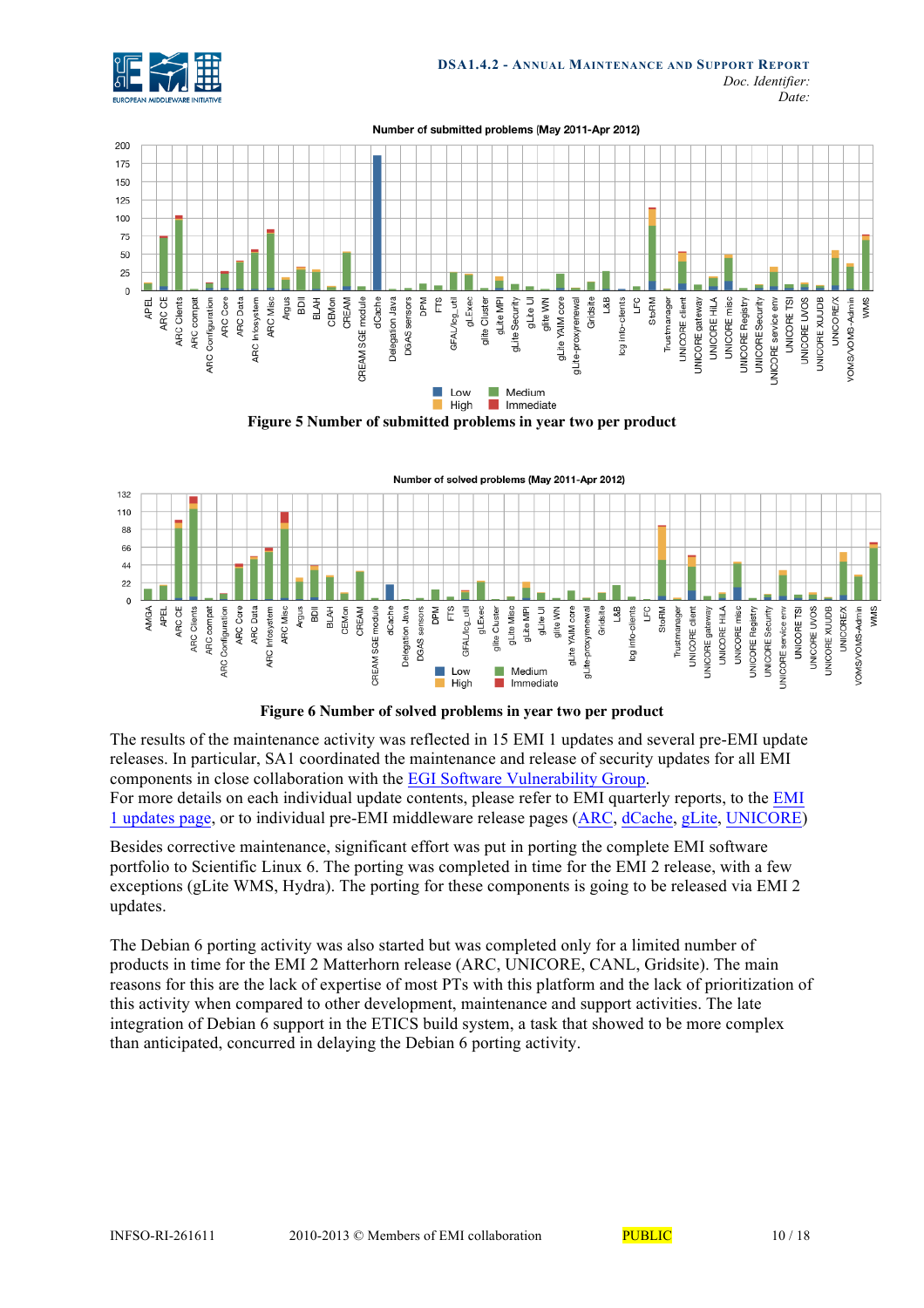

# **3. RELEASE MANAGEMENT**

The Release management task is responsible for:

- Coordination of product updates preparation, certification and release through the EMI release tracker
- Maintenance of the EMI testing, deployment and production repositories
- Preparation of the EMI 1 updates public pages (in collaboration with NA2)
- Provisioning of EMI updates to EGI/UMD, contributing to several UMD updates according to the EGI software provisioning procedure
- Coordination of the EMI Beta and Acceptance Testing activities, to provide early access to EMI software to interested parties.
- Management of the ETICS continuous build infrastructure for EMI 1 and EMI 2 releases, focusing on configuration management, troubleshooting and support to Product Teams

# **3.1. RELEASE MANAGEMENT PLAN**

The Release Management plan is described in DSA1.2. The main items of the plan are:

- 1. Initial situation: the initial situation sees four different release management policies in the contributing middleware stacks (ARC, dCache, gLite and UNICORE). There is some overlapping in the policies, but also many differences. For this reason the corresponding processes and procedures are maintained as they are and managed, within EMI, by the existing release teams. This approach offers the best guarantee against the risk of causing problems in the support of the software already in production during a significant discontinuity in the organization of how the Grid infrastructure is managed.
- 2. One-year release cycle: the release process has a one year period, with five well-scheduled phases: requirements analysis; definition of the development and test plans; development, testing and certification; release certification and validation; release and maintenance. Each EMI Work Package (WP) is differently involved in each phase, with SA1 mainly concerned with the last two phases.
- 3. Major releases: approximately at the end of each project year the delivery of an EMI major release is foreseen, containing all the significant changes, notably new features, planned and developed during the previous year. An EMI major release offers also the opportunity to include non backwards-compatible changes in the distribution.
- 4. Internal release: a special EMI major release is foreseen at M6, named EMI 0, an internal integration exercise of all the software components under a unique management process.
- 5. Updates to major releases: within an EMI major release, updates to component releases are possible, but cannot break their interface. The changes are managed according to the Change Management Policy, which is described in the DSA1.1.
- 6. Release criteria: only software that satisfies well-defined release criteria can be included in the distribution. They cover integration and configuration, packaging, testing and certification, the availability of metrics, and release.
- 7. Build and test environment: one common integration, build and test infrastructure is used for all the software components, under the control of the Release Manager. Authoritative Quality Assurance checks are integrated into this infrastructure. The chosen infrastructure is based on the ETICS system.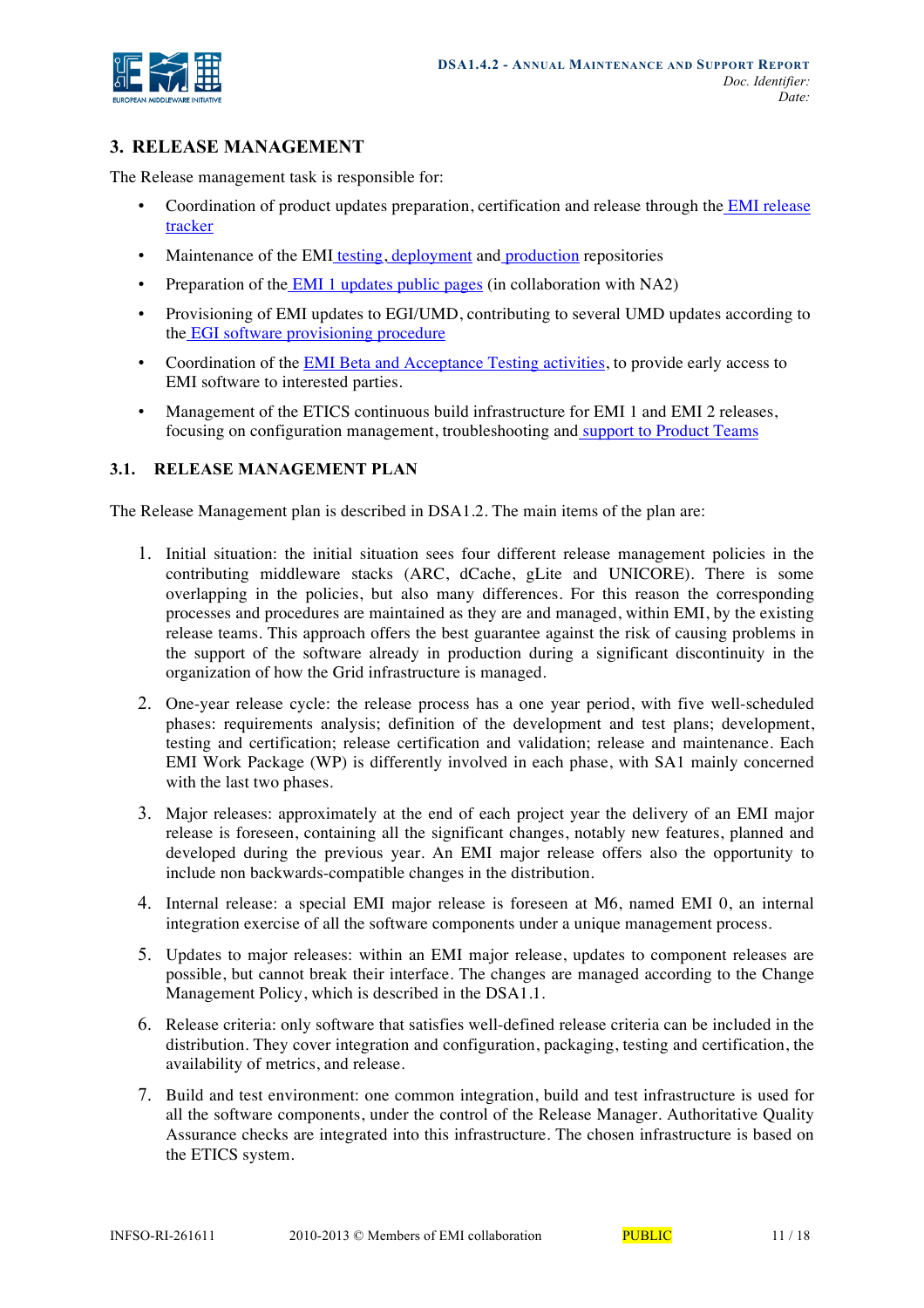

- 8. Supported platforms: the EMI distribution is made available on multiple platforms, some of them mandatory for all the software, whereas others can be optional or addressed only for some selected components. The distribution mechanism of choice, in particular for what concerns packaging and hence deployment, is the one used natively on the specific platform (e.g. YUM and RPM for RedHat-derived systems, APT and Deb for Debian-derived systems).
- 9. Tracking releases: releases are tracked with an appropriate tool. The choice is to use Savannah. Component releases are scheduled as much as possible, but emergency releases are possible.
- 10. Release Manager role: the Release Manager is responsible for governing the whole process and is assisted by the Engineering Management Team (EMT). The EMT is composed by the PT leaders, a QA representative, a Security representative, representatives of the operations teams of the major infrastructures (e.g., EGI).

## **3.2. STATUS OF THE IMPLEMENTATION**

During year two, the Release Management task focused on two main parallel activities: the release of EMI 1 Kebnekaise updates and the coordination of the preparation of the EMI 2 Matterhorn release.

15 EMI 1 Kebnekaise updates were released, providing bug fixes for problems found in production and new features as requested. EMI components have been provisioned to the EGI-UMD, to upstream repositories like EPEL and directly to sites. The adoption of the quality process defined by the SA2 WP has led to a constant improvement in the quality of the releases, as acknowledged by EMI and EGI quality control results. Currently all EMI components are part of the EGI-UMD distribution with the exceptions of AMGA and Oracle-based flavors of VOMS, FTS, DPM and LFC.

In parallel with the updates releases, the Release Management task has coordinated the preparation of the second EMI major release, planned for release at the end of the second year of the project. The release, codenamed Matterhorn, was officially announced on 21st May 2012, completed with repositories of digitally signed packages (binary and source), documentation and release notes.

The release of EMI 2 was the culmination of a year of work started with the Matterhorn release schedule definition at the EMI All Hands Meeting in Lund. Through a process centered around four code freeze and related release candidates it was possible to achieve increasing levels of quality in an iterative fashion and accumulate only a slight delay over the initial foreseen release date while supporting, for the first time, more than one platform.

The table below highlights release candidate deadlines and shows that only slight delays were accumulated on the schedule defined in Lund.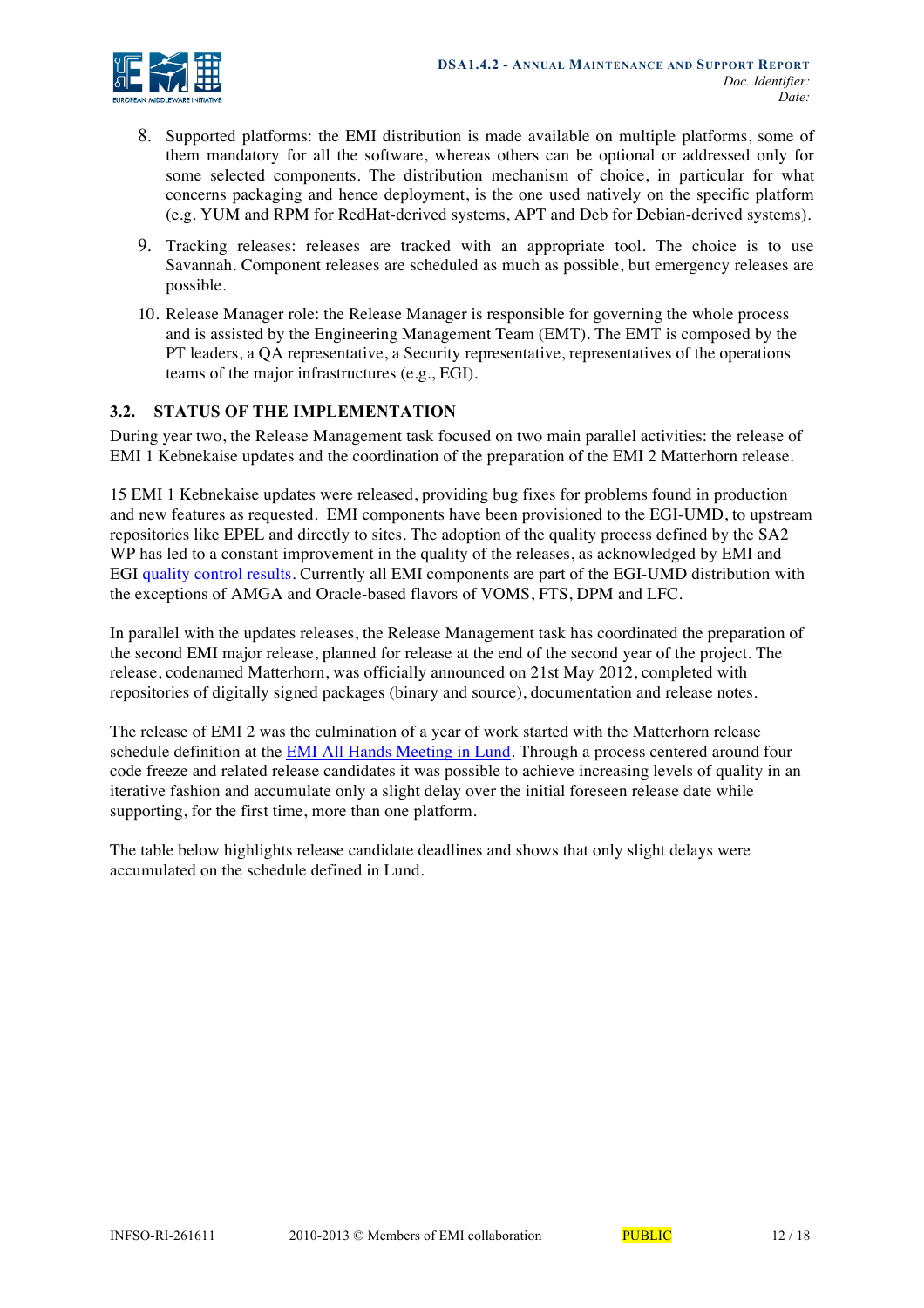

| <b>RC</b>       | <b>RC</b> content                                                            | <b>ETA</b>       | <b>Real Time of Arrival</b> | <b>Build status</b>                  |
|-----------------|------------------------------------------------------------------------------|------------------|-----------------------------|--------------------------------------|
| RC1             | All EMI2 developments done<br>Successfull builds (all platforms)             | Dec, 14th 2011   | Jan, 14th, 2012             | SL5/x86 64 - 80%<br>SL6/X86 64 - 60% |
| RC <sub>2</sub> | In-house deployment reports                                                  | Feb, 1st 2012    | Feb, 10th, 2012             | SL5/x86 64 - 90%<br>SL6/X86 64 - 62% |
| RC3             | <b>Testbed deployment reports</b><br>Initial testing reports                 | Feb, 29th 2012   | March, 11th, 2012           | SL5/x86 64 - 97%<br>SL6/X86 64 - 93% |
| RC4             | Full test reports<br>Full deployment on EMI testbed<br>Locked configurations | March, 28th 2012 | April, 15th, 2012           | SL5/x86 64 - 98%<br>SL6/X86 64 - 95% |
| Final           | Signed packages in the EMI<br>repository<br>Release announcement             | April, 26th 2012 | May, 21st, 2012             |                                      |

#### **Tabella 1 EMI 2 Release Candidates**

Summarizing, during the second year, 181 component releases have been released in production by SA1. The release classification is presented in Figure 7.





**Figure 7 Number of component releases in year two**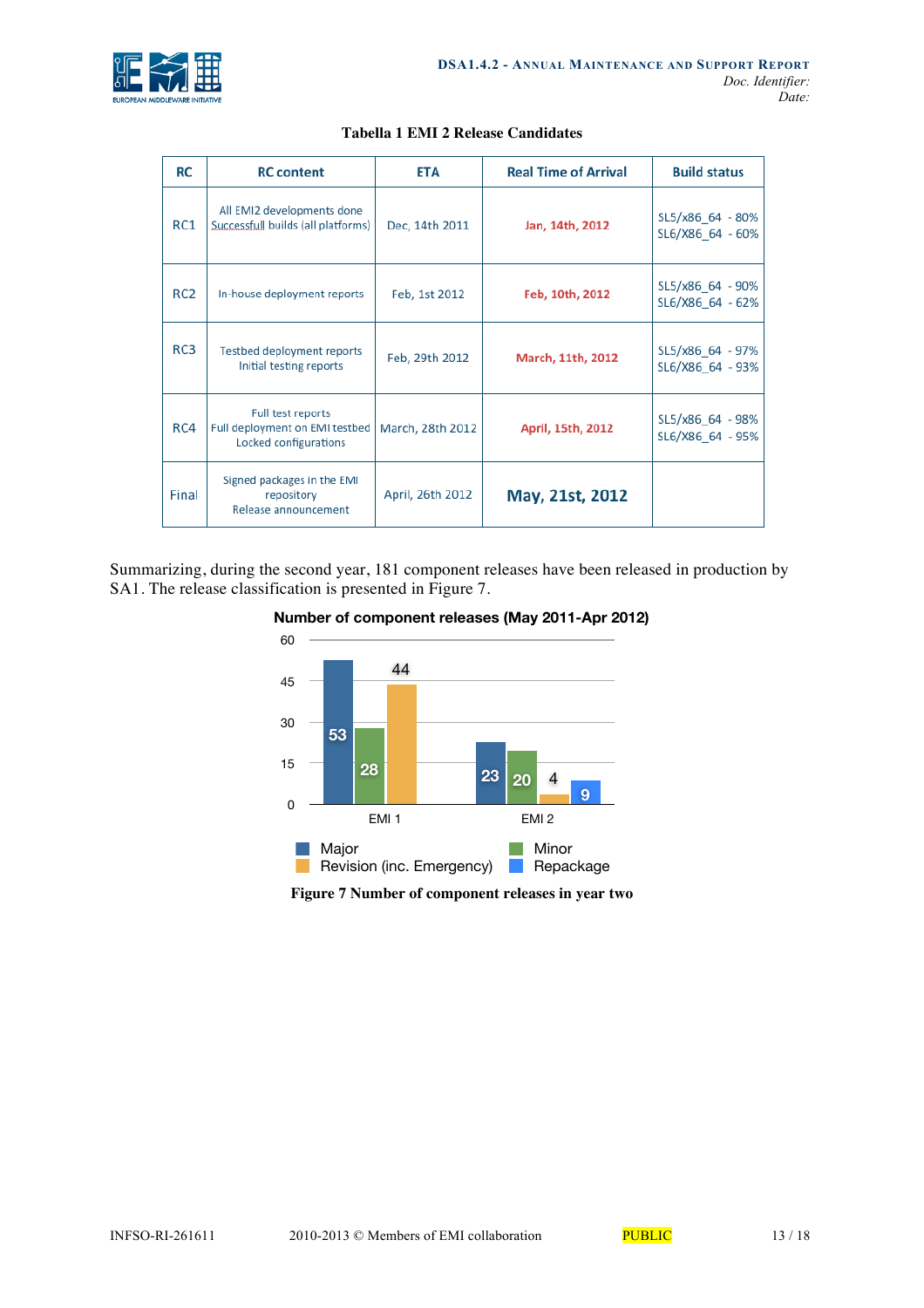

# **4. USER SUPPORT**

The User Support task consists in the provision of expert support for incidents and requests escalated from the user support channels of the customer infrastructures and user communities. The support services are currently provided in compliance with the SLA signed with EGI.

## **4.1. USER SUPPORT PLAN**

The User Support Plan is described in detail in DSA1.1. The main items of the plan are:

- 1. Three levels of support: the user support activity is organized in three levels. The first two levels are covered by the infrastructure provider (e.g. EGI) or by the community the user belongs to. Third-level expert support is provided by EMI.
- 2. Support Units: for each software product provided by EMI a Support Unit (SU) is created. An additional generic SU for the whole project is also created to intercept requests that could not be properly triaged by previous support levels.
- 3. Tools: the tool of choice to provide user support is the Global Grid User Support (GGUS) portal, being the tool of choice of EGI.
- 4. Ticket management: a GGUS ticket can be closed when a satisfactory solution is found for the corresponding incident experienced by the user.
- 5. Support monitoring: the support activity needs to be properly monitored so that tickets are not left behind.

# **4.2. STATUS OF THE IMPLEMENTATION**

Support to users was successfully provided during the second year in compliance with the SLA signed with EGI.

626 incidents were opened during this period against EMI Support Units (SUs), 419 less urgent, 143 urgent, 48 very urgent and 16 top priority. In the same period, 586 incidents were closed, with an average solution time of 94 days for less urgent, 70 days for urgent, 63 days for very urgent and 16 days for top priority.

An internal monitoring tool (emi-ggus-mon) was developed to measure the support performance and check compliance with the response times defined in the SLA with EGI. The tool is used to produce a weekly support performance report highlighting SLA compliance and critical tickets. The development of the tool was necessary as GGUS did not provide support for monitoring the SLA. A session has been added in the EMT weekly meeting to discuss problematic incidents and coordinate the support activities. This approach has proved to being successful in ensuring compliance with the SLA signed with EGI. As described in  $DNA1.2.3$  very few violations of the SLA has been observed in year two. The analysis covers the period May, 1st 2011- Apr, 1st 2012. During such period 531 support requests were escalated to the third level, and 13 violations of the SLA have been reported by EGI, covering less than 3% of the escalated support requests and with limited accumulated delays. The violations are described in Table 1. A more detailed analysis is given in DNA1.2.3.

|                     | <b>Violations</b> | Average<br>deviation | <b>Service Level</b> |
|---------------------|-------------------|----------------------|----------------------|
| <b>Top priority</b> |                   | $22h$ 43m            | 4h                   |
| Very urgent         |                   | $0h$ $0m$            | 2d                   |
| <b>Urgent</b>       |                   | 1d 9h 21m            | 5d                   |
| <b>Less Urgent</b>  |                   | 8d 21h 21m           | 15d                  |

| Table 1 SLA violations reported by EGI in year two |  |  |  |  |  |
|----------------------------------------------------|--|--|--|--|--|
|----------------------------------------------------|--|--|--|--|--|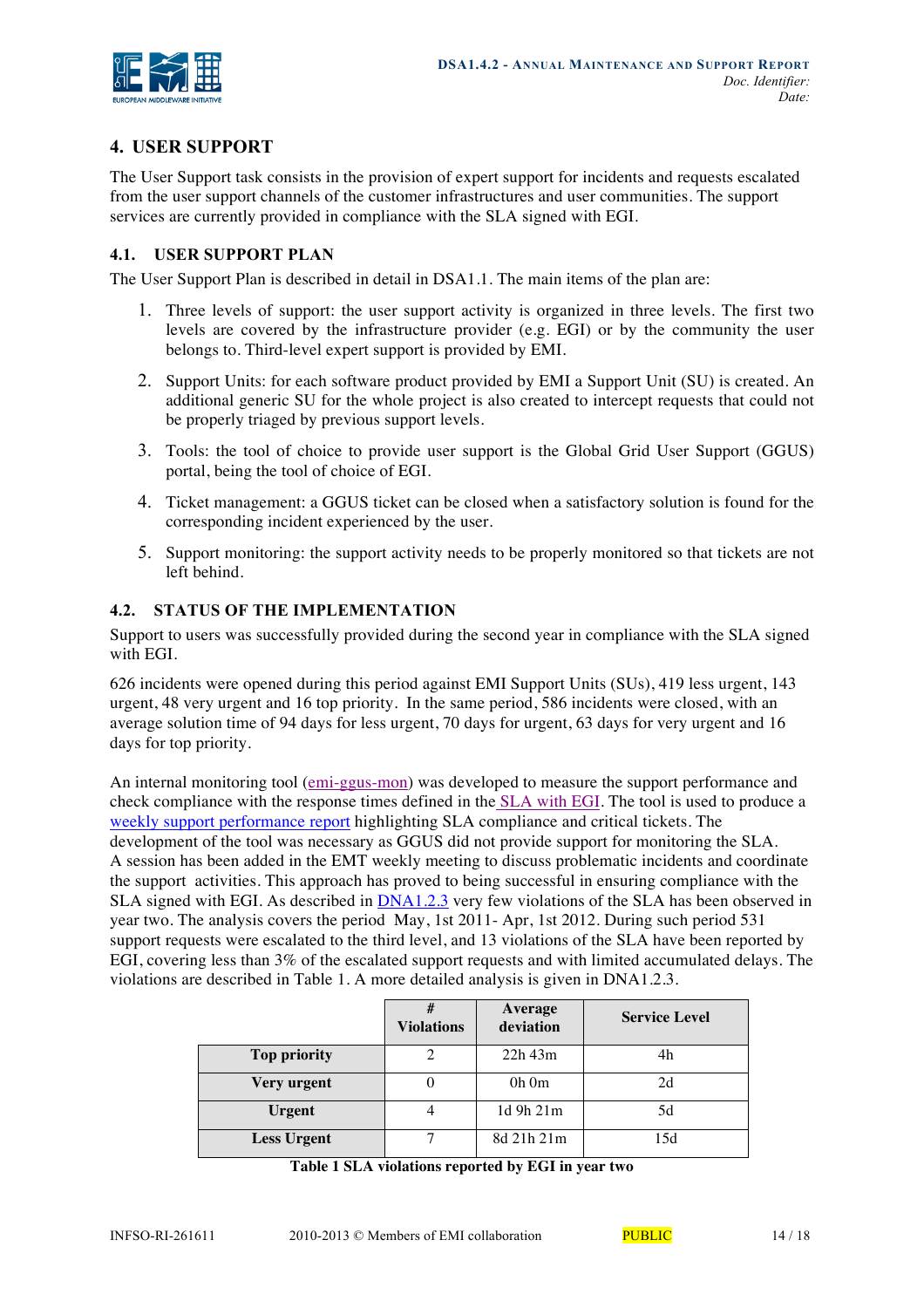

SLA violation warnings were introduced in GGUS in February 2012. Email notifications are sent to EMI SUs when a ticket belonging to them is about to enter the SLA violation period. It's still not possible to produce detailed reports of EMI SUs performance. The GGUS team is working on a new report generator that takes into account SLA monitoring, which should be available by the end of 2012.

The discussion and collaboration with EGI has been continuous and has lead to agreed improvements in the support procedures. In particular, an agreement was reached at the 10th EGI TCB meeting to comply with an ETA of 45 days for tickets of priority very urgent. The very urgent priority should be used for tickets caused by defects in the software that have significant impact on the production and for which no acceptable workaround is found.

As of May 2, 2012 there are in total 226 open tickets assigned to EMI support units. 171 of those tickets are of priority less urgent, 47 urgent, 7 very urgent, and 1 of top priority. 3 tickets are still in status "assigned", 77 in "in progress", 130 in "on hold", 5 in "reopened", and 11 "waiting for reply". We expect that a large fraction of the 130 tickets "on hold" will be closed after EMI 2 Matterhorn release, leaving a small backlog of problems pending on EMI SUs.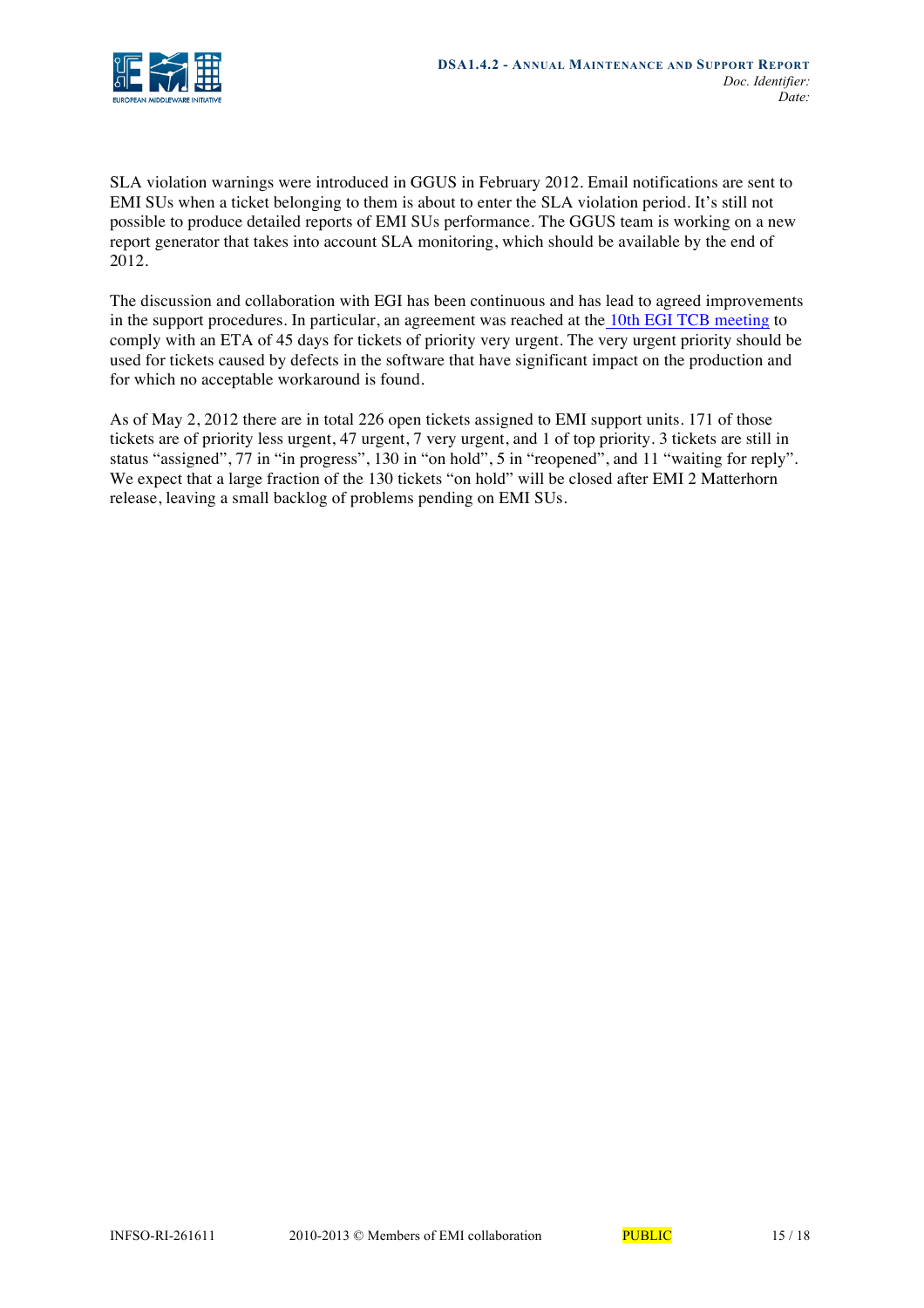

# **5. DEVIATION AND ISSUES**

The major deviation from the foreseen schedule was observed on the Debian porting. The main reasons for delays in this task are the lack of expertise of most PTs with this platform and the lack of prioritization of this activity when compared to other development, maintenance and support activities. The late integration of Debian 6 support in the ETICS build system, a task that showed to be more complex than anticipated, concurred in delaying the Debian 6 porting activity.

All the other WP activities are under control and proceeding as expected.

*Doc. Identifier:*

*Date:*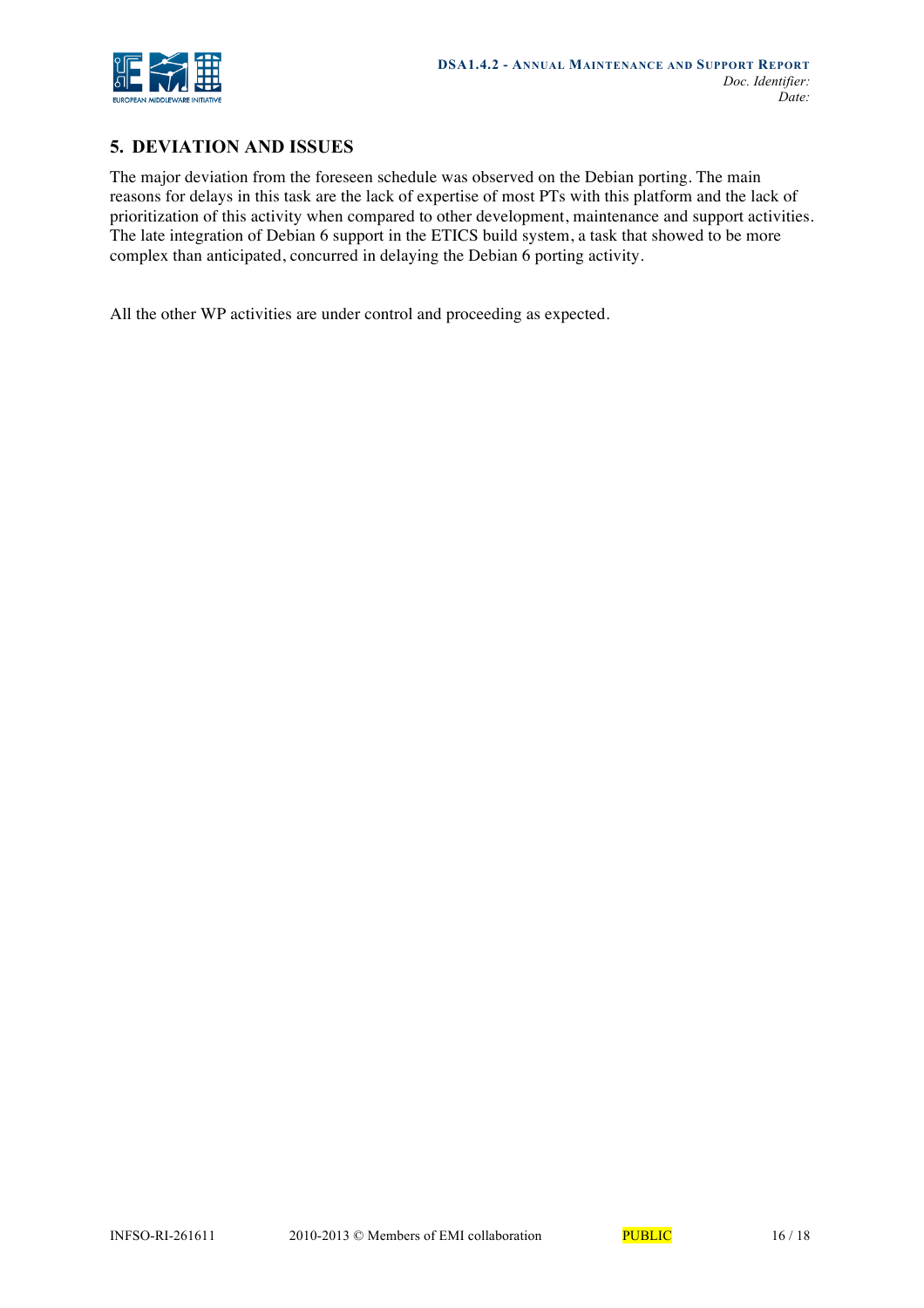

# **6. PLANS FOR YEAR THREE**

In year 3, SA1 will focus on maintaining the middleware components deployed in the production infrastructure.

In particular, SA1 will provide the continuous delivery of EMI 1 and EMI 2 updates to address problems found in EMI components in production or during the internal development and certification cycles. As described in the EMI support calendar, standard updates for EMI 1 Kebnekaise will be provided until the end of October 2012, while security updates will be provided until the end of the project in parallel with EMI 2 Matterhorn updates.

SA1 will work actively towards the full compliance of the software stack with the EMI packaging policy, so that that all EMI software can build from source without relying on the ETICS packager and that compliance with the Debian and Fedora packaging guidelines is achieved where possible<sup>2</sup> in time for EMI 3 Monte Bianco.

The Debian 6 porting activity will be pursued, aiming at porting all the EMI clients to Debian 6 by October 2012. The ported components will be released as EMI 2 updates.

SA1 will also work to increase the presence of EMI Java APIs in the Maven central repository. Guidelines for publishing packages on Maven central have been defined and PTs have been advised to work towards this objective. The progress on this activity will be closely monitored during weekly EMT meetings.

Besides maintenance-related activities, SA1 will coordinate the preparation of the final EMI release, Monte Bianco. A draft roadmap for the EMI 3 has been defined and presented at the EMI all hands meeting in Hamburg. The experience with EMI Kebnekaise and Matterhorn releases suggested that some changes are introduced in the release schedule. For Monte Bianco components will be split in two groups: low level (e.g., APIs that many other components depend upon) and high-level components (e.g., services), with different code-freeze dates. This approach will allow higher-level services to better adapt to changes introduced in lower-level components and will make integration testing and deployment of EMI software components on the testbed more manageable.

-

<sup>2</sup> Full compliance for Java services like Argus, VOMS-Admin and UNICORE will be impossible to achieve, as Fedora and Debian packaging guidelines prevent the possibility of packaging dependencies as JAR archives inside the packages at build time, even if such dependencies are not available in upstream repositories (Fedora, Debian or EPEL).